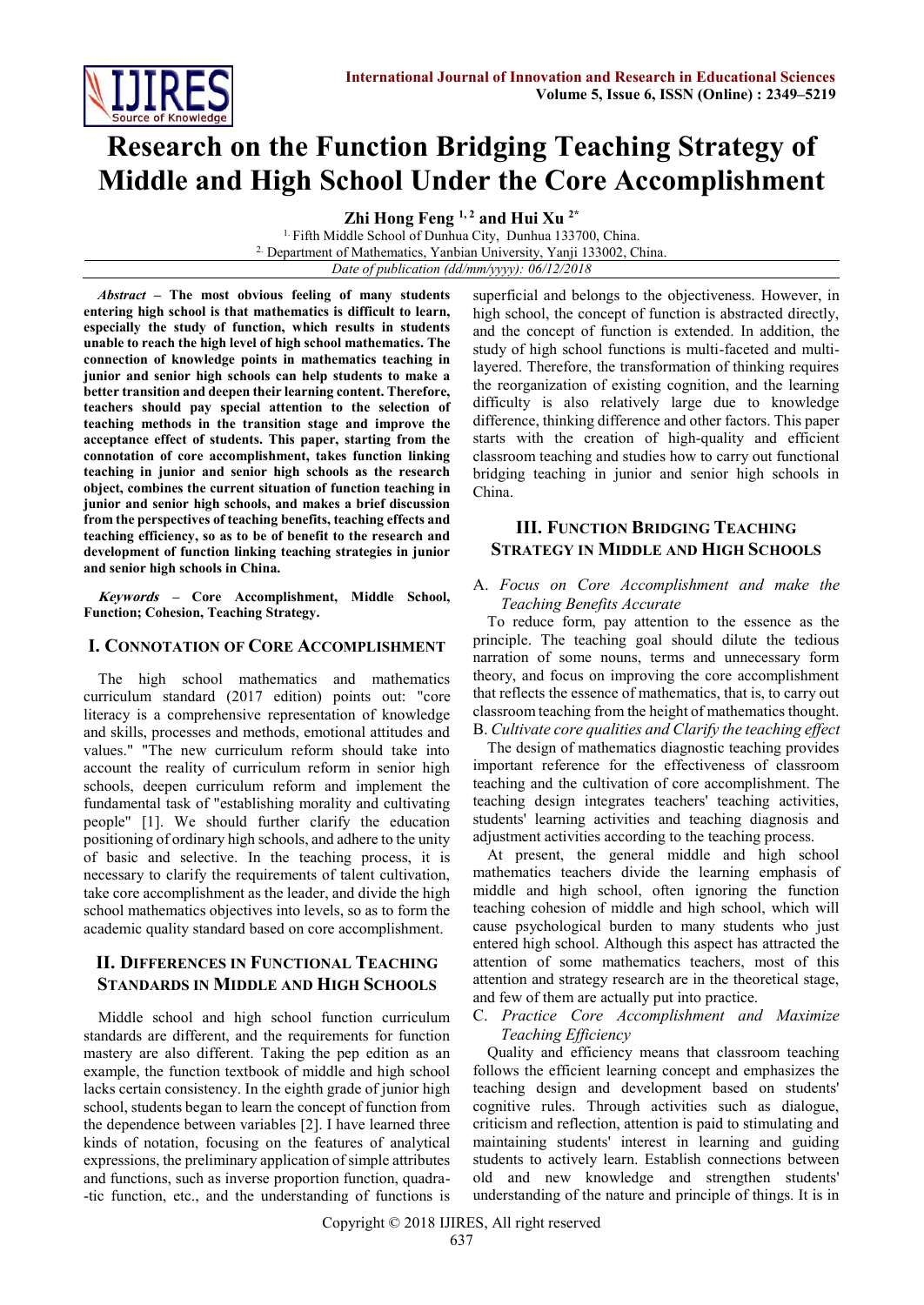

line with the social constructivism learning concept and the enlightenment of brain science to effective learning.

The features of mathematical concepts limit the learning of functional concepts. According to bao jiansheng et al., from the psychological perspective of conceptual learning, mathematical concepts mainly have the following four features [3].

# 1) *Abstract Concept Development:*

Mathematical concepts are directly reflected in the quantitative relations and spatial forms of objective things. This makes the concept of mathematics not only abstract, but also their specific content. From these two perspectives, it can be seen that mathematical concepts have two characteristics. Second, as learning object. The mathe- -matical concepts mastered by individuals are adapted to their level of mathematical cognitive structure. The formation of mathematical concepts is mainly a process of abstraction, generalization and symbolization. The concept of function also has different abstractness. In junior middle school, students learn function based on the intuitive understanding of variable theory, while in senior high school, they learn function based on corresponding theory. Students' cognitive level at different stages has limited their understanding of concepts. Teachers should grasp this point and do a good job in bridging education.

# 2) *Pluralism of Conceptual Representations:*

Expressing things or ideas in some form for the purpose of communication; When the meaning of expression is mastered, representation can further become the material for thinking, thus simplifying the process of problem solving. With regard to the representation of mathematical concepts, leich proposed five kinds of representations to represent different levels of thinking activities, namely, actual situation, image, operation, oral symbol and writing symbol, and used them to analyze physical representation, graphic representation and symbol representation [4]. Therefore, the teacher should guide students to effectively concept will be put in a variety of characterization, the characterization of a given system, the student should be able to flexible handle concept, so as to have a deeper understanding about the concept of function, vision is more open, so can stimulate students learning function, understand the functions and research interests.

# 3) *Hierarchy of Concept Understanding:*

Concepts of mathematics, principles, principles, arithmetic skills, etc. all have certain order and learning ladder. From a cognitive perspective, the concept of function involves preprogram, program, process, object, and program concepts. The pre-program level is the preparation period for students before the program. The program level is the student must carry on the operation according to the concrete step; the process level is the process that can exist in the mind without the specific operation. The object level is that the student can carry out the concrete operation in mind, as a kind of psychological object; the conceptual level of the program is that students can switch between the two. Therefore, the learning of the concept of function is in a reasonable order, and the teacher guides and connects teaching for grasping the rationality [5].

## 4) *Systematicness of Concept Connection:*

There are extensive connections between concepts, including the connection between concepts and their backgrounds, and the connection between concepts (and concepts). Mathematical concepts are embedded in wellorganized conceptual systems. In a concept system, some concepts are the core, and other concepts are either derived from them or closely related to them. The learning function in junior high school starts from the perspective of motion change. The concept of junior high school function does not highlight the "function", which should refer to the law itself. while the function in senior high school does not emphasize that X must be in a changing process. This kind of change constitutes the system of concept connection. The high school function concept has further explored the meaning of the function, and enlarged the application scope of the function to a greater extent, making the three elements of the function: the domain, the range and the corresponding relationship clear. The teacher can explain the concept of function from simple to deep [6].

For example, it is difficult for students to judge whether a function is a function or not according to the definition they learned in junior high school. The corresponding rule in the three elements of function concept, the function with the same domain and corresponding rule is the same function [7]. The content can be connected by analogy, for example: the meaning of 0 changes, the initial learning of 0 means no, but after the introduction of negative Numbers, what is less than nothing? It is difficult to explain, so the significance of 0 should be interpreted from different perspectives, that is, positive and negative demarcation points. Another example is: the concept of multiplication of decimals, initially learning is more and more multiplication, later learning can be more and more multiplication, which explains the meaning of multiplication from different angles.

## D. *Overall Planning and Coordination of the Three*

Only if the teaching efficiency is neglected and the effectiveness and efficiency of teaching is ignored, students can't achieve the real development of core literacy after the classroom teaching, and finally become "oral developme- -nt". Only talking about the teaching effect and neglecting the teaching benefit and efficiency only increases the burden on teachers and students, leading to "high quality of low efficiency". However, only the teaching efficiency, no matter the teaching effect, the classroom teaching may mislead the children, deviate from the three-dimensional goal and the core accomplishment, falls into the blind practice. Therefore, teachers can effectively combine the three in order to do a better job of middle and high school function cohesion.

## **IV. CONCLUSION**

On the linkage between the high school mathematics teaching, students' own core mathematics accomplishment play an important role, so in the teaching process teachers should according to the request of new curriculum reform, cultivate the students' core literacy, let the students to better grasp the skills in the process of learning mathematics,